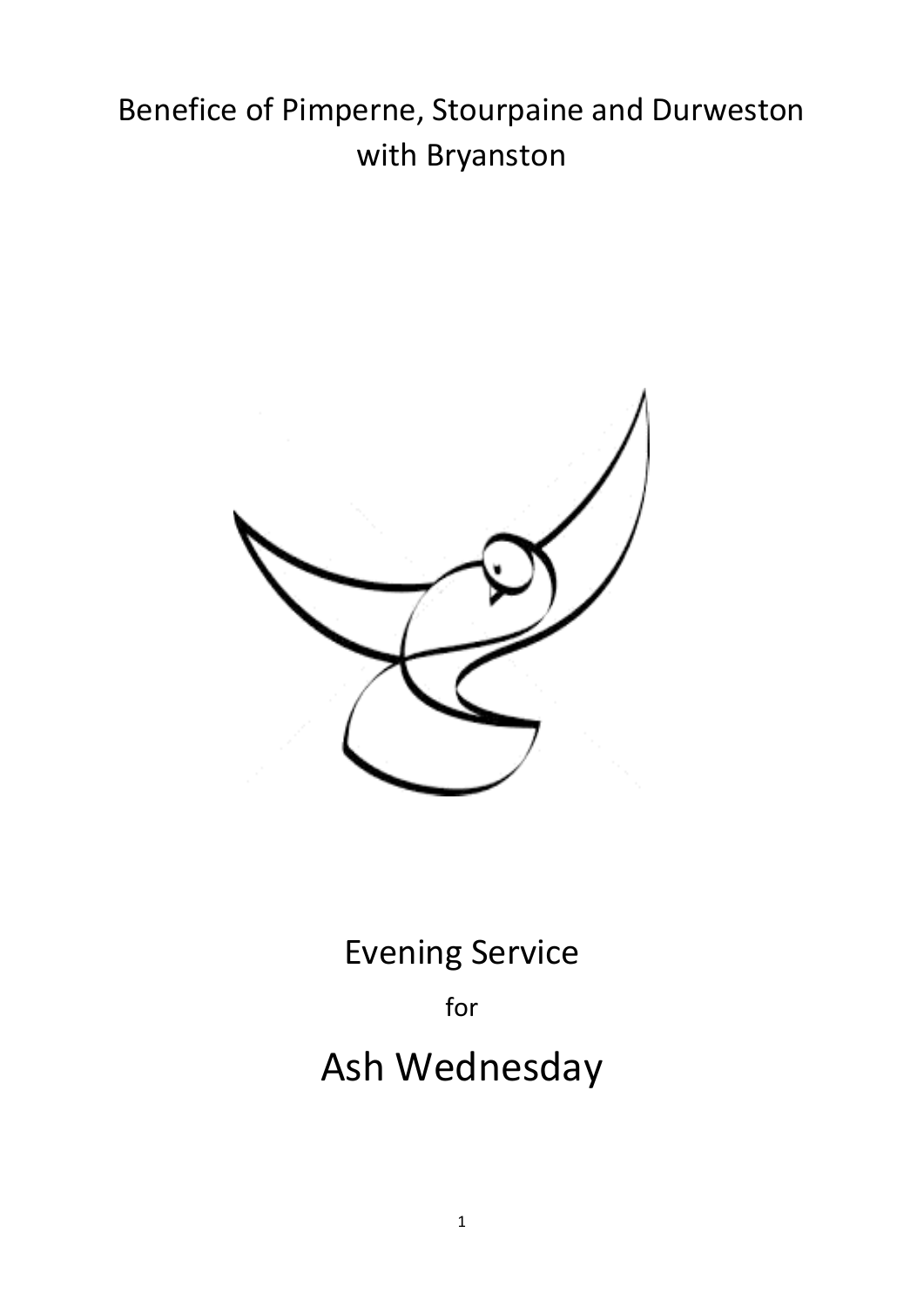De Profundis, Antonio Salieri **Gathering Music** 

Welcome

## *Be thou my vison, O Lord of my heart* **Hymn**

#### *Responses*

Seek the Lord while he may be found, **call upon him while he is near;** let the wicked forsake their ways, **and the unrighteous their thoughts;** let them return to the Lord, that he may have mercy on them, **and to our God, for he will abundantly pardon.** For my thoughts are not your thoughts, **nor are your ways my ways, says the Lord.** For as the heavens are higher than the earth, **so are my ways higher than your ways and my thoughts than your thoughts.** *Isaiah 55. 6-9*

Opening prayer

Wilderness God,

as we begin this journey through Lent help us to bring the whole of ourselves into the mystery of your presence. Your thoughts are not our thoughts, for you are beyond our imagination! Your ways are not our ways, for we have lost the path of love. We come now in our weakness and vulnerability, to find in you our healing and wholeness. Meet us now in this place and time and be our guide as we find path to your love again. **Amen.**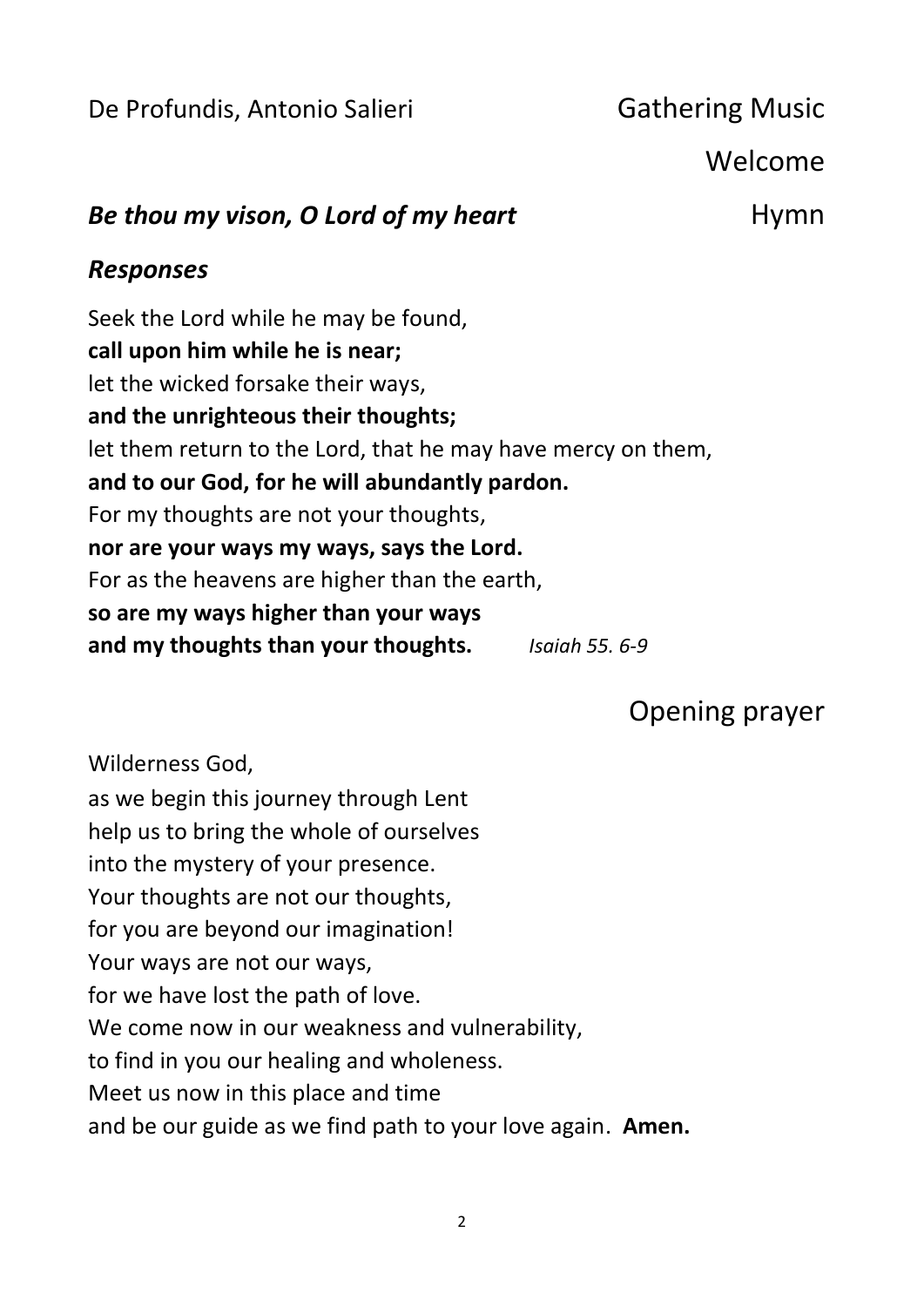Psalm

Out of the depths I cry to you, O Lord. **Lord, hear my voice! Let your ears be attentive to the voice of my Supplications!** If you, O Lord, should mark iniquities, Lord, who could stand? **But there is forgiveness with you, so that you may be revered.** I wait for the Lord, my soul waits, And in his word I hope; **my soul waits for the Lord more than those who watch for the morning, more than those who watch for the morning.** O Israel, hope in the Lord! For with the Lord there is steadfast love, and with him is great power to redeem. **It is he who will redeem Israel from all its iniquities.**

**Glory to the Father and to the Son and to the Holy Spirit. As it was in the beginning is now and shall be for ever. Amen.** *Psalm 130*

*Isaiah 55. 10-end* Reading

| In this reading, God promises that where we have known thorns and<br>briars, he will bring fruitfulness. |            |
|----------------------------------------------------------------------------------------------------------|------------|
| Come down, O love divine                                                                                 | Hymn       |
| Mark 1, 9-13<br>Silence follows                                                                          | Reading    |
|                                                                                                          | Reflection |
|                                                                                                          |            |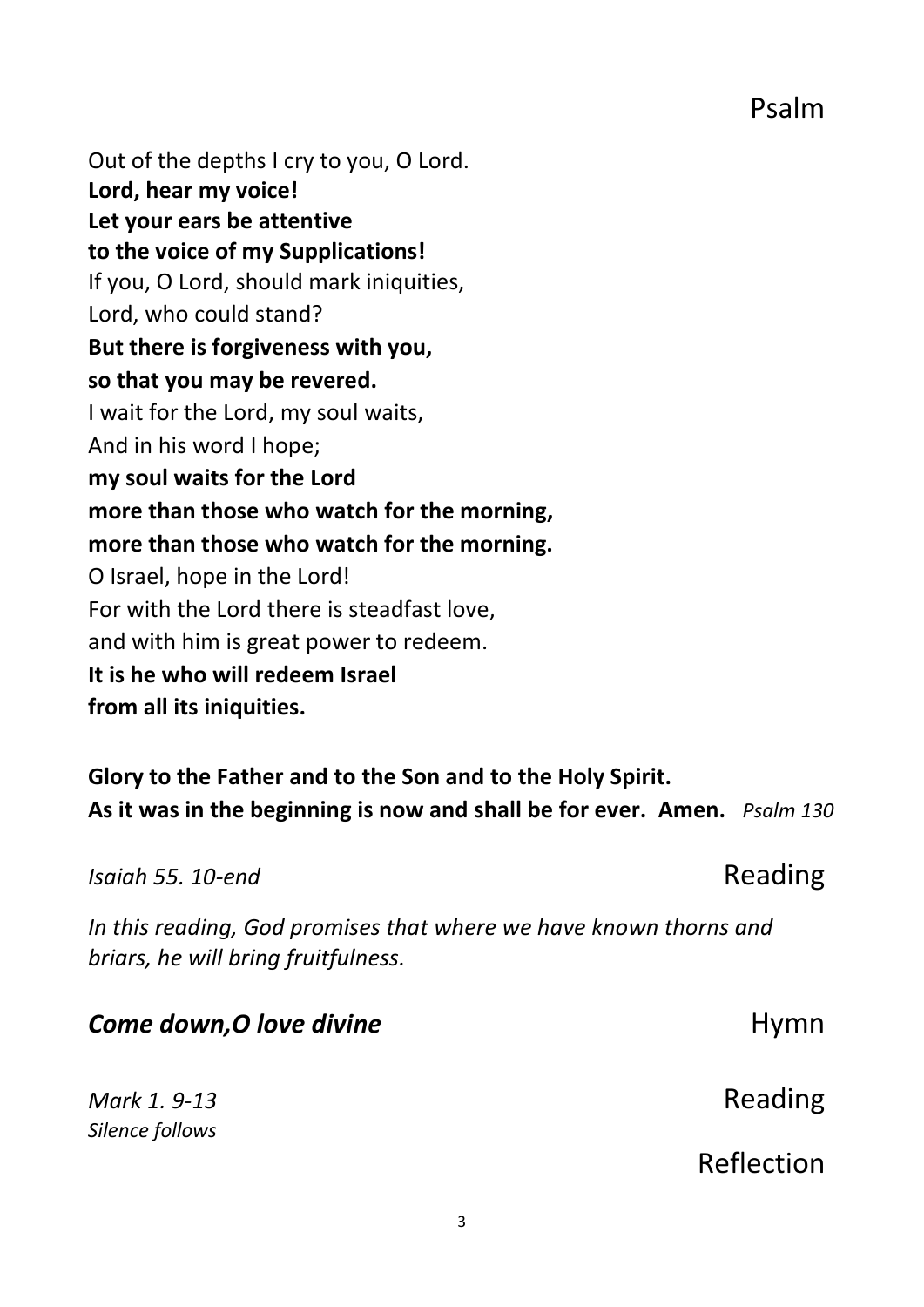*Shared silence Nocturne in E minor Op No 1, Chopin*

Imposition of Ashes

*Using your thumb, mark the sign of the cross on your forehead, or you might prefer to sprinkle the ashes over your head, using the words;* 

#### *Dust you are and to dust you shall return.*

*Bless the Lord, my soul Taizé community* Chant

**Bless the Lord, my soul, and bless God's Holy name.**

**Bless the Lord, my soul, who leads me into life.** 

*Repeat.*

#### *I cannot tell* Hymn

*'For we shall go out in joy' is, and be led forth in peace.*

#### *followed by the Lord's prayer;*

**Our Father, who art in heaven, hallowed be thy name; thy kingdom come; thy will be done; on earth as it is in heaven. Give us this day our daily bread. And forgive us our trespasses, as we forgive those who trespass against us. And lead us not into temptation; but deliver us from evil. For thine is the kingdom, the power and the glory, for ever and ever. Amen.**

*The response* to: *Prayers* of recognition

**Prayers of Intercession**